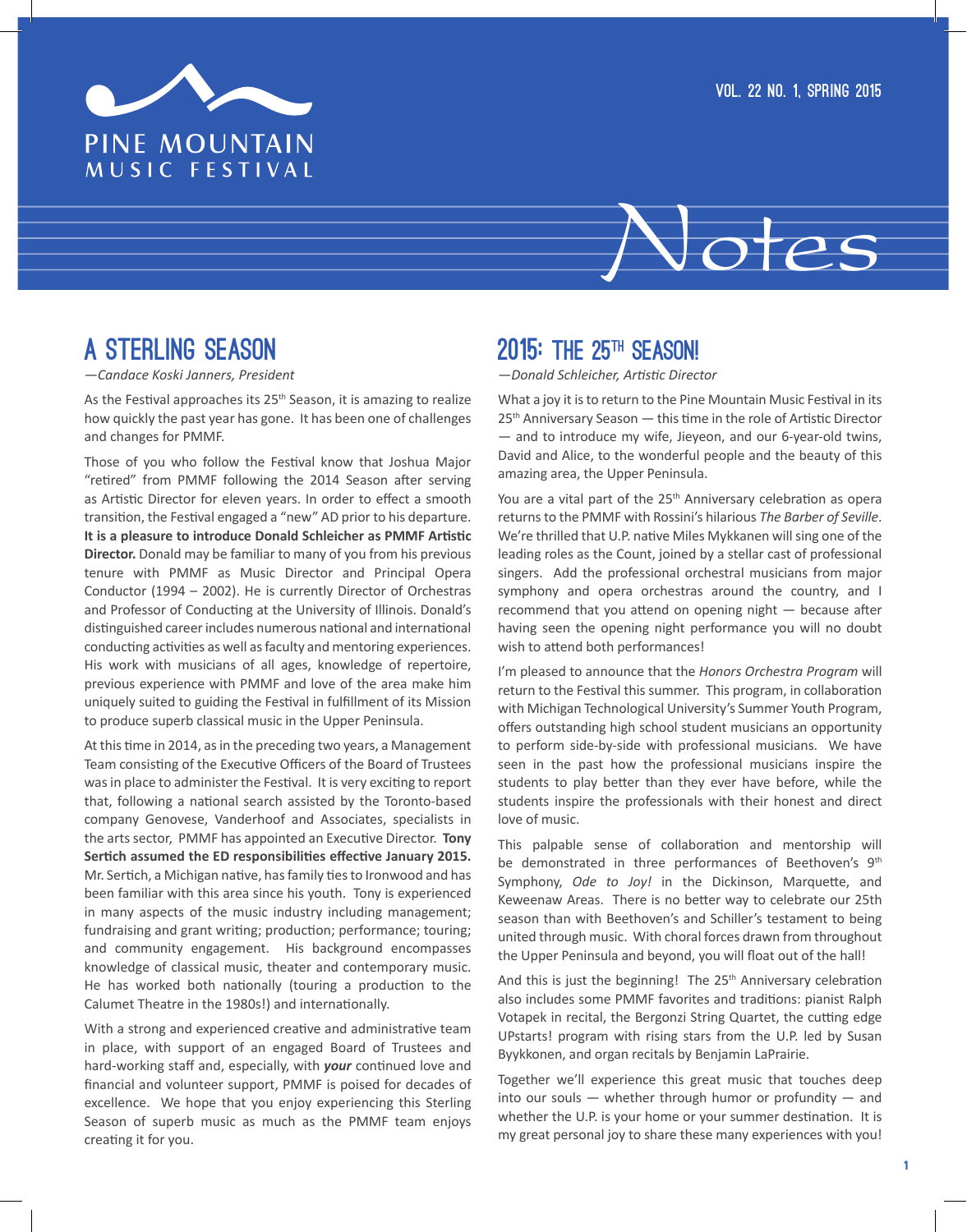## 2015 Season Events



### **THE PINE MOUNTAIN MUSIC FESTIVAL**

**SYMPHONY** Conducted by Artistic Director Donald Schleicher, the PMMF Symphony Orchestra, consisting of professional musicians and students of the Honors Orchestra Program, will perform Beethoven's Symphony No. 9 in D minor, Op.125. Featured

soloists include baritone Levi Hernandez and local vocal stars tenor Miles Mykkanen, mezzo-soprano Lara Neves, and soprano Tory Wood.

*THE BARBER OF SEVILLE*First performed in 1816, Rossini's *The Barber of Seville,* is an opera buffa in two acts which has become one of the most beloved works in the operatic repertory. Determined to win the affection of the beautiful Rosina with charm and wit, rather than money, Count Almaviva recruits the help of Figaro, the barber of Seville, to steal her away from her guardian, Dr. Bartolo. With soprano Chrystal E. Williams as Rosina, baritone Levi Hernandez as Figaro and local tenor Miles Mykkanen portraying Count Almaviva, the production will be directed by Debra Dickinson and conducted by AD Donald Schleicher.







## **THE BERGONZI STRING QUARTET**

This Festival favorite continues to thrill audiences with its virtuosity and supremely expressive playing. Ross Harbaugh, Glenn Basham, Scott Flavin and Pamela McConnell perform in their 21<sup>st</sup> year with the Festival.



#### **RALPH VOTAPEK PIANO RECITAL**

Mr. Votapek also provides Festival continuity during the 25<sup>th</sup> Season. The first Van Cliburn International Competition gold medalist, he is a familiar favorite of Festival audiences whose playing "embodies all that is best in 20<sup>th</sup> century piano traditions, combining the

fire, poetry and tonal warmth of the grand-manner prewar era with the modern-day virtues of fastidious clarity and electrifying rhythmic flair."

#### **BENJAMIN LAPRAIRIE ORGAN RECITAL**

In his Festival debut, Benjamin LaPrairie, organist and Associate Director of Music at the Basilica of the National Shrine, Washington, D.C., will help celebrate PMMF's 25<sup>th</sup> Season. Solo recitals performed on the area's worldclass historic instruments will feature Ben's remarkable talent in a wide repertoire of works.





**UPSTARTS!** The UPstarts! concert series will once again feature emerging young artists native to the Upper Peninsula. Under the expert guidance of program Coordinator and local professional

pianist Susan Byykkonen, the talented musicians will complete a whirlwind tour of numerous and varied venues in the U.P.

### **HONORS ORCHESTRA CHAMBER RECITAL**

The outstanding high-school aged musicians of the Honors Orchestra Program will have an opportunity to showcase their talent, performing in individual chamber groups.



## Executive Director's Message

The 25<sup>th</sup> anniversary of the Pine Mountain Music Festival, A Sterling Season. A time to celebrate and to look back on all that has been accomplished. All that you have accomplished.

Also, a crossroads for the PMMF. Arts organizations like the PMMF are constantly reinventing, reorganizing and planning for the future. We borrow from what is best from our past and use that as a platform on which to build our future. Never losing sight of our core values and beliefs.

And what are our core values and beliefs? Providing a high quality music experience is at the top of the list. A belief in local ownership of the Festival is another. People believe the PMMF is important to the region. They love the Festival (as do I) not only for its beautiful performances, but also for its contributions to the quality of life and economic vitality of the area, and what it does for all the individuals who experience personal growth through the Festival. *Article continued on page 4.*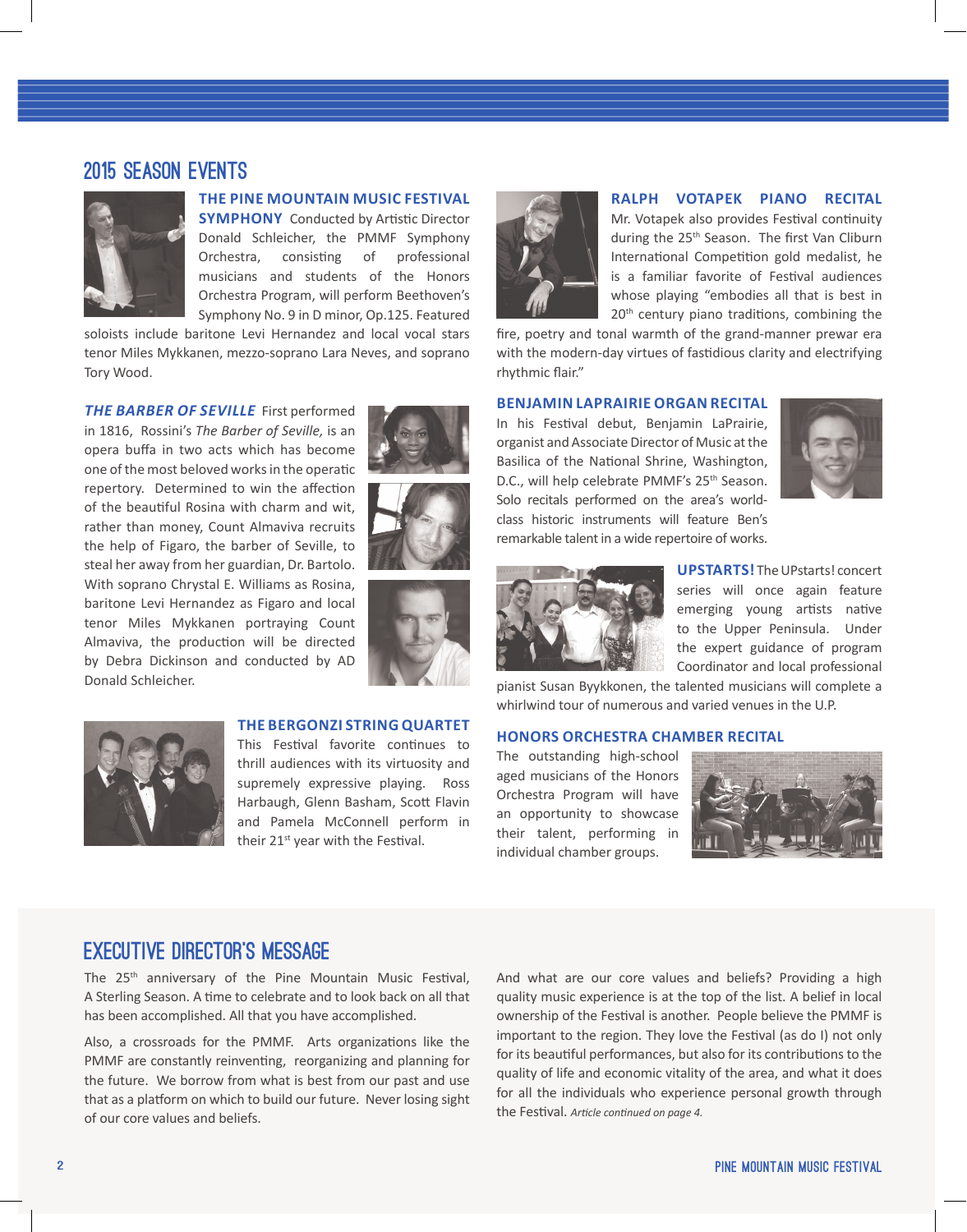| <b>2015 SEASON EVENTS</b><br>All events at 7:30 PM, unless otherwise noted.<br>Schedule subject to change.                               | <b>DICKINSON AREA</b> | <b>KEWEENAW AREA</b>     | <b>MARQUETTE AREA</b> | <b>OTHER LOCATIONS</b>                  |
|------------------------------------------------------------------------------------------------------------------------------------------|-----------------------|--------------------------|-----------------------|-----------------------------------------|
| Benjamin LaPrairie Organ Recital                                                                                                         | June 27               | July 1                   | June 29               |                                         |
| <b>UPstarts!: Featuring emerging</b><br>professional musicians from the U.P.                                                             | June 29               | July 5 (3 PM)            | July 1                | July 2 - Munising<br>July 6 - Ontonagon |
| Bergonzi String Quartet                                                                                                                  | July 8                | July 10                  | July 6                |                                         |
| The Barber of Seville                                                                                                                    |                       | July 9<br>July 12 (3 PM) |                       |                                         |
| Ralph Votapek Piano Recital                                                                                                              | July 10               | July 14                  | July 11               |                                         |
| <b>PMMF Symphony</b>                                                                                                                     | July 16               | July 18                  | July 17               |                                         |
| Honors Orchestra Chamber Recital                                                                                                         |                       | <b>July 18 (TBD)</b>     |                       |                                         |
| For information, call PMMF at 1-906-482-1542 or visit www.pmmf.org • Ticket brochures will be mailed in April • Tickets go on sale May 1 |                       |                          |                       |                                         |

# Pine Mountain Music Festival "Cast"

#### **BOARD OF TRUSTEES**

Candace Koski Janners, President Sigurds Janners, Vice-President David Geisler, Treasurer Michael Neuman, Secretary

Daniel Arnold James O'Brien Ellen Campbell Bette Premo Diane Eshbach Jon Pryor Nicole Nason

Robert Lind Charles Wallace

#### **STAFF**

Donald Schleicher, Artistic Director Tony Sertich, Executive Director Eric Eckerberg, Manager, Festival Services Angela Irwin, Operations Manager

Laura Jean Deming, Founder and Artistic Director Emerita Peter Van Pelt, Executive Director Emeritus

Notes

PO Box 406, Hancock, MI 49930 (906) 482-1542 • www.pmmf.org

# WE APPRECIATE YOUR SUPPORT!

| SUPPORT PINE MOUNTAIN MUSIC FESTIVAL                                |                       |  |  |  |
|---------------------------------------------------------------------|-----------------------|--|--|--|
| To:<br>Pine Mountain Music Festival<br>PO Box 406, Hancock MI 49930 |                       |  |  |  |
| Enclosed is my/our donation of \$                                   |                       |  |  |  |
|                                                                     |                       |  |  |  |
|                                                                     |                       |  |  |  |
|                                                                     | I/We pledge to pay \$ |  |  |  |
| My/Our name(s)                                                      |                       |  |  |  |
|                                                                     |                       |  |  |  |
|                                                                     |                       |  |  |  |

------------------------

#### SPRING 2015 NEWSLETTER 3

-----------